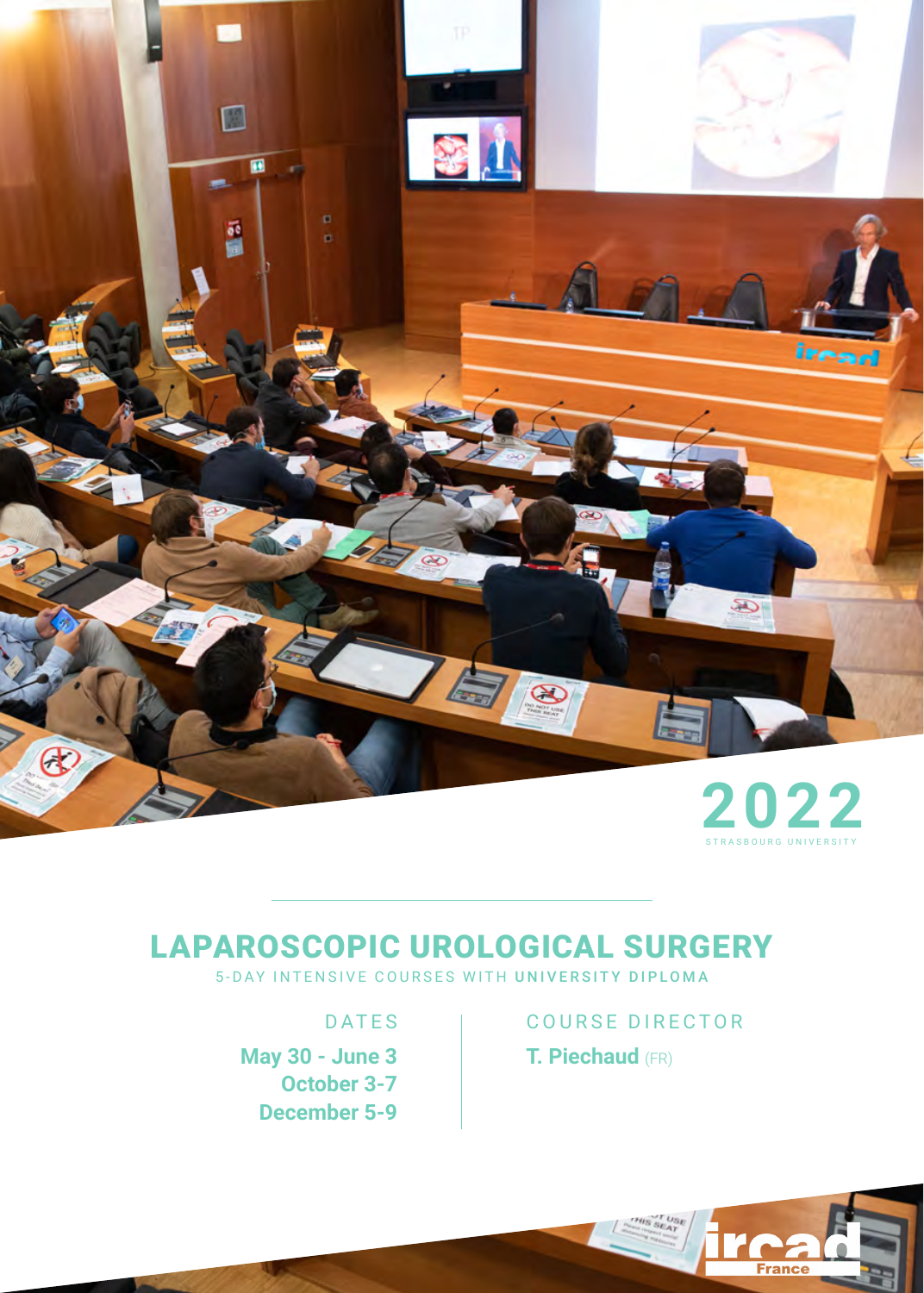### MONDAY

#### LAPAROSCOPIC UROLOGICAL SURGERY

8:45 am o REGISTRATION AND WELCOMING OF **PARTICIPANTS** 

#### 9:00 am o ANESTHESIA

> Principles and specificities of anesthesia for laparoscopy

#### EQUIPMENT

- > Operating theater choice of equipment – the laparoscopic unit
- > Conventional laparoscopic instrumentation and microinstruments
- > Electrosurgery and ultrasonic dIssections

#### BASIC PRINCIPLES OF LAPAROSCOPIC SURGERY

- > Port placement:
	- Transperitoneal access
	- Retroperitoneal access
- > Knots

#### 1:00 pm o LUNCH AT THE INSTITUTE

#### $2:00$  pm  $\circ$  HANDS-ON SESSION ON LIVE TISSUE (MINIPIGS) : **LAPAROSCOPY**

Approach of the lower urinary system

- > Ureterolysis
- > Burch procedure
- > Cystotomy
- > Fixing of vaginal prosthesis
- > Ureterovesical implantation

 $6:30$  pm  $\circ$  END OF SESSION EVENING FREE

# TUESDAY

#### LAPAROSCOPIC UROLOGICAL SURGERY

#### 8:15 am o EVALUATION OF THE PREVIOUS DAY

#### $8:30$  am  $\circ$  TREATMENT OF GENERAL AND DIGESTIVE COMPLICATIONS

#### LAPAROSCOPIC SURGERY OF NON-TUMORAL UPPER URINARY SYSTEM

- > Pyeloplasty
- > Pyelotomy
- > Ureterotomy

#### LAPAROSCOPIC SURGERY OF NON-TUMORAL UPPER URINARY SYSTEM

- > Prostatic adenomectomy
- > Vesical diverticulectomy
- > Ureterovesical implantation
- > Vesicovaginal fistula

#### $1:00$  pm  $\circ$  LUNCH AT THE INSTITUTE

#### $2:00$  pm  $\circ$  HANDS-ON SESSION ON LIVE TISSUE (MINI-PIGS): **LAPAROSCOPY**

#### Approach of the upper urinary system

- > Renal pedicle dissection
- > Ureterolysis
- > Pyeloplasty
- > Ureteral repair
- > Left and right nephrectomy

#### 6:30 pm o END OF SESSION EVENING FREE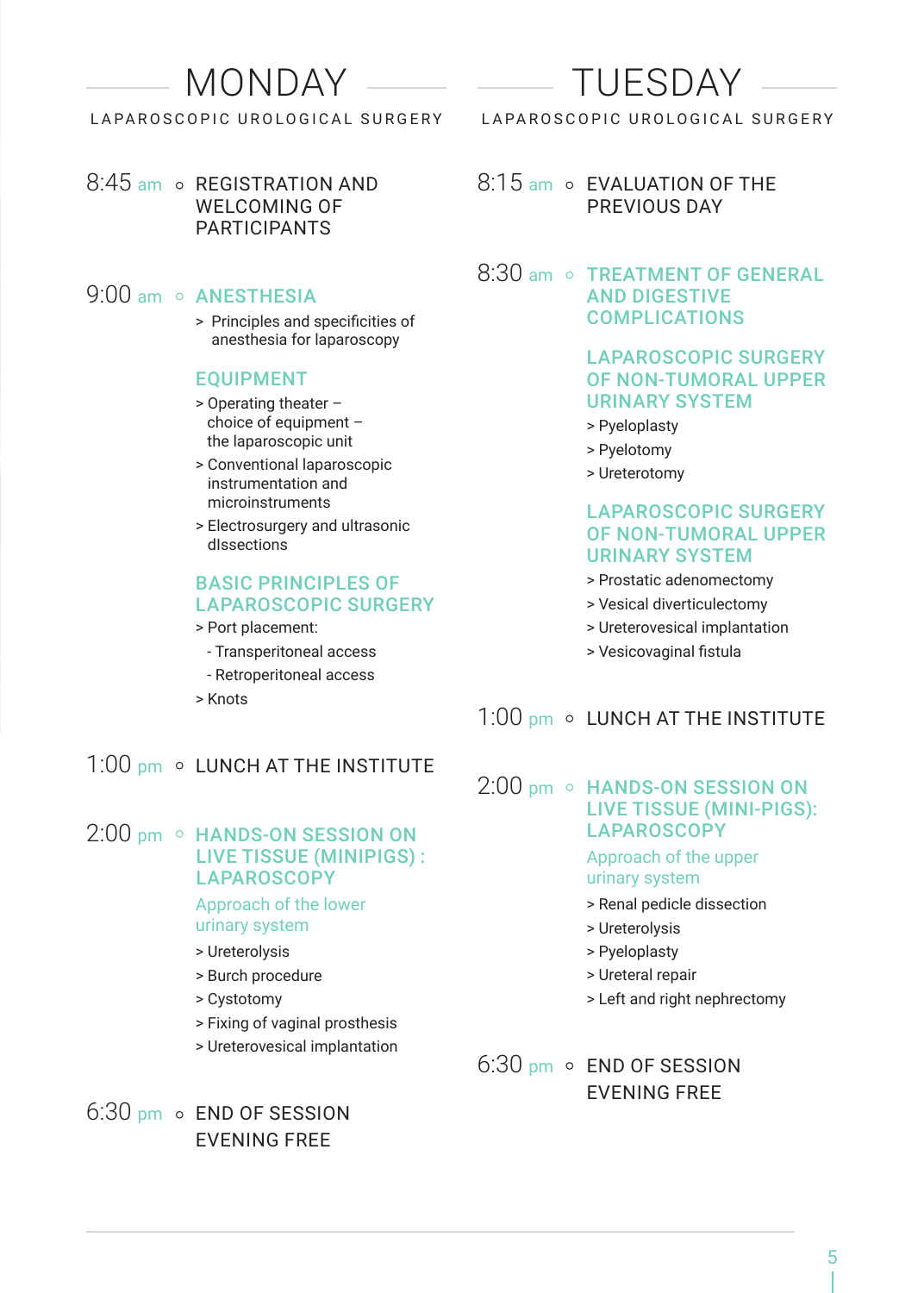## WEDNESDAY

LAPAROSCOPIC UROLOGICAL SURGERY

#### $7:45$  am  $\circ$  EVALUATION OF THE PREVIOUS DAY

- 8:00 am o LAPAROSCOPIC TREATMENT OF KIDNEY TUMORS
	- > Radical nephrectomy using a retroperitoneal approach
	- > Technical principles

#### 10:00 am o LIVE AND PRE-RECORDED **OPERATIVE DEMONSTRATION** (DEPENDING ON CASES)

> Radical nephrectomy using a retroperitoneal approach

#### PRE-RECORDED **OPERATIVE DEMONSTRATION SESSION**

- > Radical nephrectomy using a transperitoneal approach:
	- Technical principles, complications
- > Laparoscopic partial nephrectomy for the treatment of kidney tumors:
	- Technical points
- Robotic approach
- > Place of robotic assistance in kidney tumor surgery

 $1:00$  pm  $\circ$  LUNCH AT THE INSTITUTE

#### 2:00 pm o HANDS-ON SESSION ON LIVE TISSUE (MINI-PIGS): LAPAROSCOPY AND ROBOTICS

#### Approach to the lower

- urinary system
- > Cystotomy
- > Ureterovesical implantation
- > Vesicourethral anastomosis
- > Prostatocystectomy
- > Robotic system initiation

6:30 pm o END OF SESSION

8:30 pm o DINNER IN HONOR OF PARTICIPANTS

# THURSDAY

LAPAROSCOPIC UROLOGICAL SURGERY

#### $7:45$  am  $\circ$  FVALUATION OF THE PREVIOUS DAY

#### 8:00 am ○ LAPAROSCOPIC TREATMENT OF GENITOURINARY PROLAPSE

- > Physiopathology of genitourinary prolapse:
	- Anatomical principles of laparoscopic treatment
	- Technical descriptions
	- Associated techniques Hysterectomy - Complications

#### $10:00$  am  $\circ$  LIVE AND PRE-RECORDED OPERATIVE **DEMONSTRATION** (DEPENDING ON CASES)

> Laparoscopic treatment of genitourinary prolapse

#### PRE-RECORDED OPERATIVE DEMONSTRATION SESSION

- > Laparoscopic cystectomy:
	- Technical principles
- > Laparoscopic cystectomy in women
- > Robotic anterior pelvectomy, laparoscopic urinary diversion

#### $1:00$  pm  $\circ$  LUNCH AT THE INSTITUTE

#### 2:00 pm o HANDS-ON SESSION ON LIVE TISSUE (MINI-PIGS): LAPAROSCOPY AND ROBOTICS

- > University Diploma Practical evaluation
- > Practice of previously performed procedures:
	- Nephrectomy, partial nephrectomy
	- Pyeloplasty
	- Ureterolysis
	- Robotic system initiation

#### $6:30$  pm  $\circ$  END OF SESSION EVENING FREE